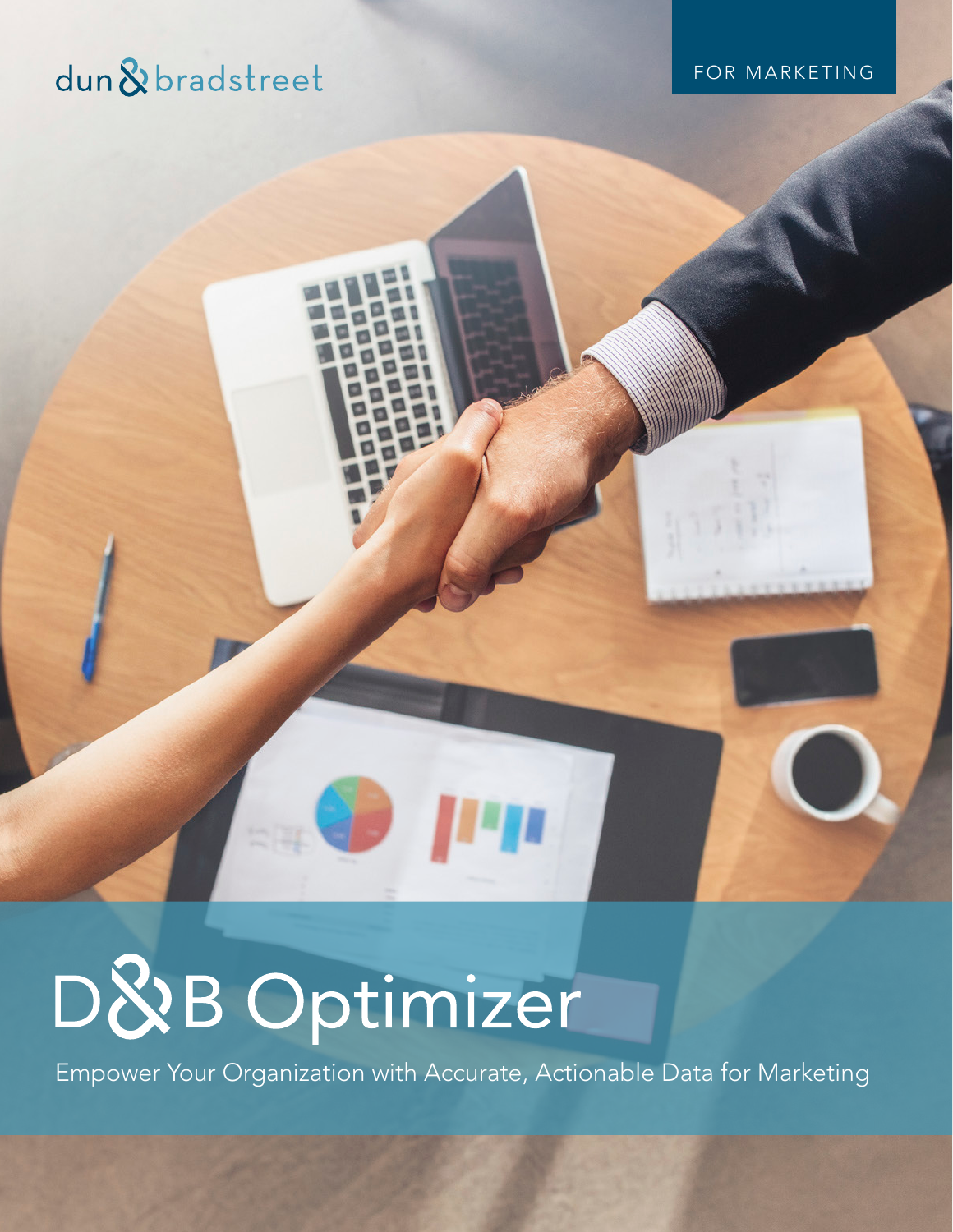# THE NEED FOR QUALITY DATA

As a B2B marketer, you need to identify your best opportunities for growth and align your efforts accordingly. You need to establish a common understanding of your ideal markets between marketing and sales, build stronger relationships with prospects and customers and accelerate growth for your organization. But your data often lacks consistency across systems and your campaigns are not integrated well enough to target the best audiences consistently across channels. Quality data that can be aligned across systems is the driving force to help identify the markets that will mean the most for your business.

D&B Optimizer for Marketing helps unite and align your marketing and sales data so you can connect online and offline activities. Loaded with advanced analytics and easy integration into your MarTech and CRM systems, D&B Optimizer helps unlock the value in the data you have and enhances the new data you collect every day. It also drives more effective segmentation and targeting to accelerate growth in your business.

Dun & Bradstreet's leading commercial database of over 420 million business records is powered by D&B Master Data and the Dun & Bradstreet D-U-N-S Number®. This data fuels D&B Optimizer with deep company linkage and account intelligence enabling you to:



**Optimize** 

your company and contact data so that it is accurate and actionable.







# OPTIMIZE: MAINTAIN QUALITY DATA

D&B Optimizer can dramatically boost the health of your data, giving you confidence that you're targeting the right organizations and contacts, personalizing your content effectively and improving the success of your programs across all channels. Interactive dashboards enable you to analyze your data, implement data stewardship practices and visualize where to focus your efforts.

With D&B Optimizer, you will have the tools to ensure your data stays clean, complete, and actionable across the duration of your subscription. We will identify companies no longer in business, invalid email addresses, duplicate records, and provide more than 170 firmographic details for rich company insights to drive territory alignment and lead prioritization.

D&B Optimizer plugs into your online web forms to reduce friction and improve conversion rates while providing robust insights to support lead prioritization, account-based marketing, and sales enablement initiatives.

#### Key Benefits

- Effectively govern your sales and marketing data
- Drive better segmentation and targeting
- Increase form conversions and data completeness
- Empowers a targeted ABM strategy by leveraging the D-U-N-S numbering system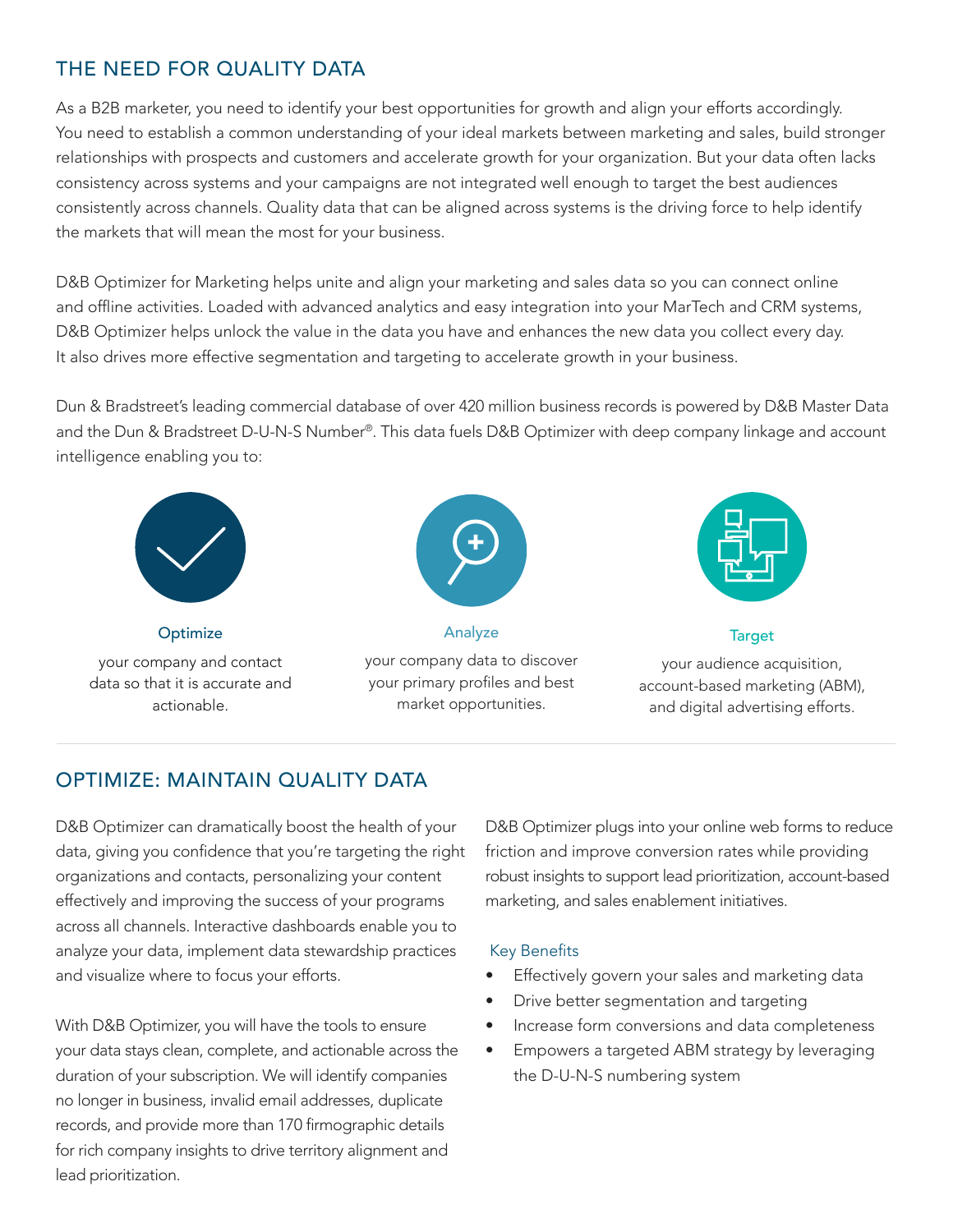# ANALYZE: IDENTIFY YOUR TARGET PROFILES

Analyze supports your market segmentation efforts through machine-learning analytics models. In less than five minutes, sophisticated algorithms identify key characteristics of the markets that represent the strongest opportunities for growth. No data scientist needed!

Analyze drives your targeting efforts forward by delivering a primary profile that provides key firmographic insights including revenue, industry and employee size. It takes that profile and uncovers your best look- alike market opportunities to ensure your ABM strategy stays on track and pipeline full.

The built-in prospecting capabilities of D&B Optimizer identifies companies in Dun & Bradstreet's robust database that mirror the characteristics of that specific profile. This empowers you to take your audience acquisition efforts to the next level.

#### Key Benefits

- Leverage market opportunities for pipeline growth
- Uncovers the best whitespace opportunities
- Delivers primary profiles of your ideal audiences
- Target the decision-makers at the right companies

# TARGET: ACCELERATE YOUR AUDIENCE ACQUISITION

Once your target audiences are established, D&B Optimizer allows you to build persona-based profiles, source new, high-quality companies and contacts and align your online and offline program activities. Our global database of over 420 million business records provides fresh fuel for your outbound programs and accurate insight on inbound efforts.

To further support your segmentation and targeting efforts, D&B Optimizer provides add-on data options, allowing you to augment your data sets with specialized information. It also identifies your potential digital

reach by matching your contact data to cookies and mobile device IDs. Predictive analytics provide additional details such as a company's spend capacity or growth trajectory, giving you the intelligence you need to focus your marketing and sales initiatives on the right audiences.

#### Key Benefits

- Broaden your reach in key market segments
- Gain rich insight into your target audiences
- Achieve consistency and increase ROI across your online and offline campaigns



"Without Dun & Bradstreet, we couldn't have run the campaigns that we did or have the impact that we had on pipeline generation and bottom line revenue."

– Chad Trainor, Aptean, Senior Director, Global Marketing Operations & Account Development